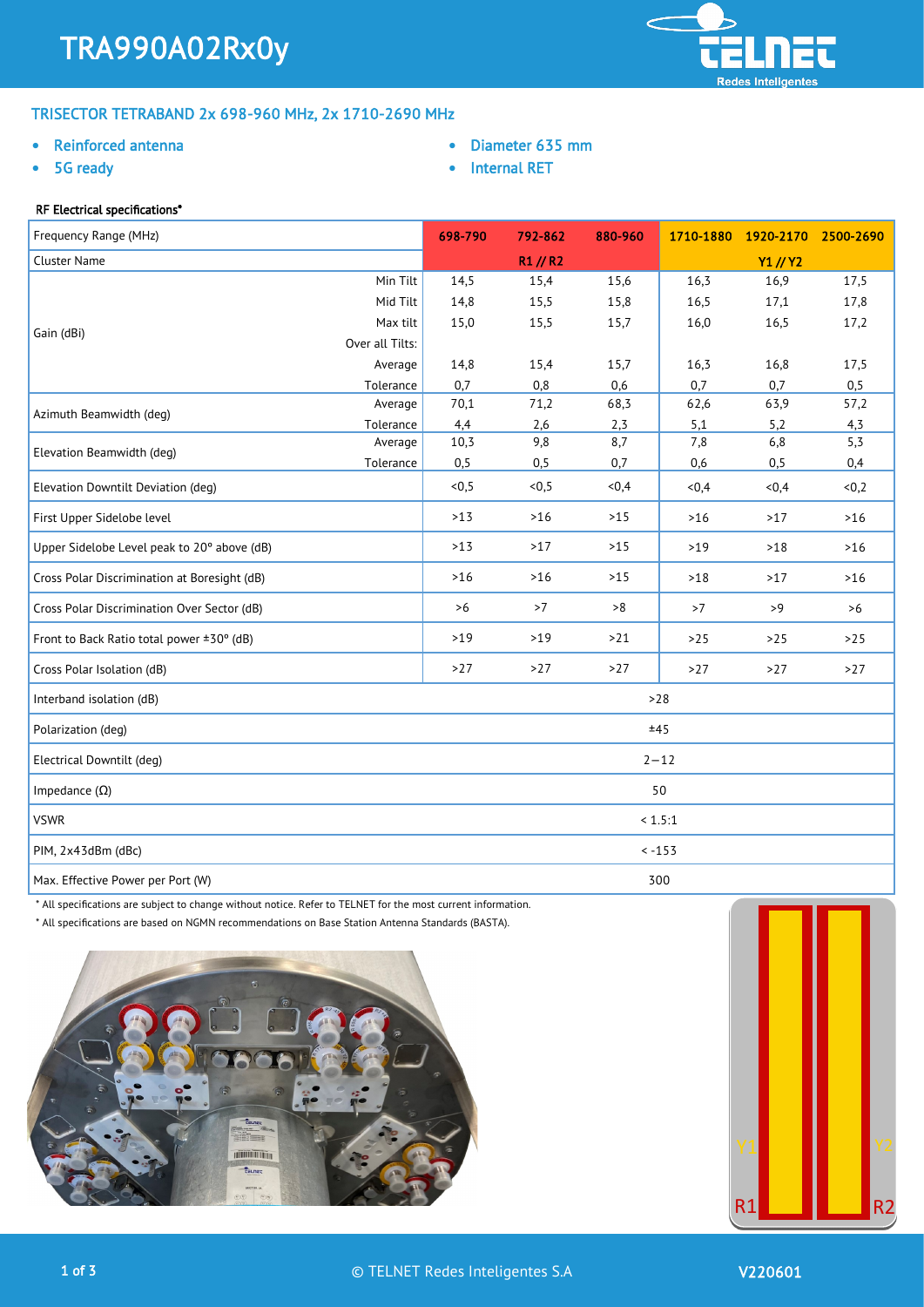# TRA990A02Rx0y



#### Mechanical specifications

| Antenna Dimensions: Height/Diameter (mm)              | $2338 + 300 \times 635$            |
|-------------------------------------------------------|------------------------------------|
| Packing Size: Height/Width/Depth (mm)                 | 3126 x 751 x 757                   |
| Net Weight (kg)                                       | 300                                |
| Shipping Weight (kg)                                  | 337                                |
| <b>Connector Quantity</b>                             | 24 (3x8)                           |
| Connector Type                                        | 4.3-10 female connectors or others |
| <b>Connector Position</b>                             | <b>Bottom</b>                      |
| Wind Load Frontal (N $@$ 150 KMH)                     | 1380                               |
| Wind Load Lateral (N $@$ 150 KMH)                     | 1380                               |
| Wind Load Rear (N @ 150 KMH)                          | 1380                               |
| Survival wind speed (km/h)                            | 200                                |
| Azimuth (Full antenna / Per Sector)                   | ± 50° / ± 0°                       |
| Radome Material                                       | Fiber glass + polyester            |
| Radome Colour                                         | <b>RAL9018</b>                     |
| Mechanical Distance between Mounting Points - Antenna | N/A                                |
| Mechanical Distance between Mounting Points - Pole    | N/A                                |
| Lightning Protection                                  | DC grounded                        |



### TELNET RET

| <b>RET Type</b>                                       | Internal                                                 |
|-------------------------------------------------------|----------------------------------------------------------|
| Actuator standalone size: Height / Width / Depth (mm) | Inside the antenna                                       |
| Actuator installed size: Height / Width / Depth (mm)  | Inside the antenna                                       |
| Working temperature range (°C)                        | $-33 - 70$                                               |
| Power consumption (W)                                 | $1 - 10$                                                 |
| Loss of position on power failure                     | False                                                    |
| Compatible standards                                  | 3GPP/AISG 2.0                                            |
| Configuration management                              | Integrated RET, pre-configured.                          |
| Antenna configuration file availability               | True                                                     |
| Antenna configuration file upgradability              | Yes, by base station and proprietary portable controller |
| Software upgradability                                | Yes, by portable controller only.                        |
| Replaceability in field                               | Yes, without removing antenna.                           |
| Visual indicator available on tilt change             | True                                                     |
| Daisy chain available                                 | True                                                     |

## TRA990A02Rx0y ordering codes:

- Rx:
	- RU: Antenna with INTERNAL RET in all bands + one AISG control interface
	- RI: Antenna with INTERNAL RET in all bands + two AISG control interfaces
	- RP: Antenna ready for INTERNAL RET installation in all bands and one ore two AISG control interfaces. Motors and electronics can be installed afterwards (without uninstalling antenna)

## 0y:

- 01: Antenna with 4.3-1 connectors
- 03: Antenna with NEX10 connectors
- 04: Antenna with 2.2-5 connectors

\* By default, all antennas are supplied with trisector configuration and white colour (RAL9018). For different colours and sector configurations, contact TELNET Redes Inteligentes.